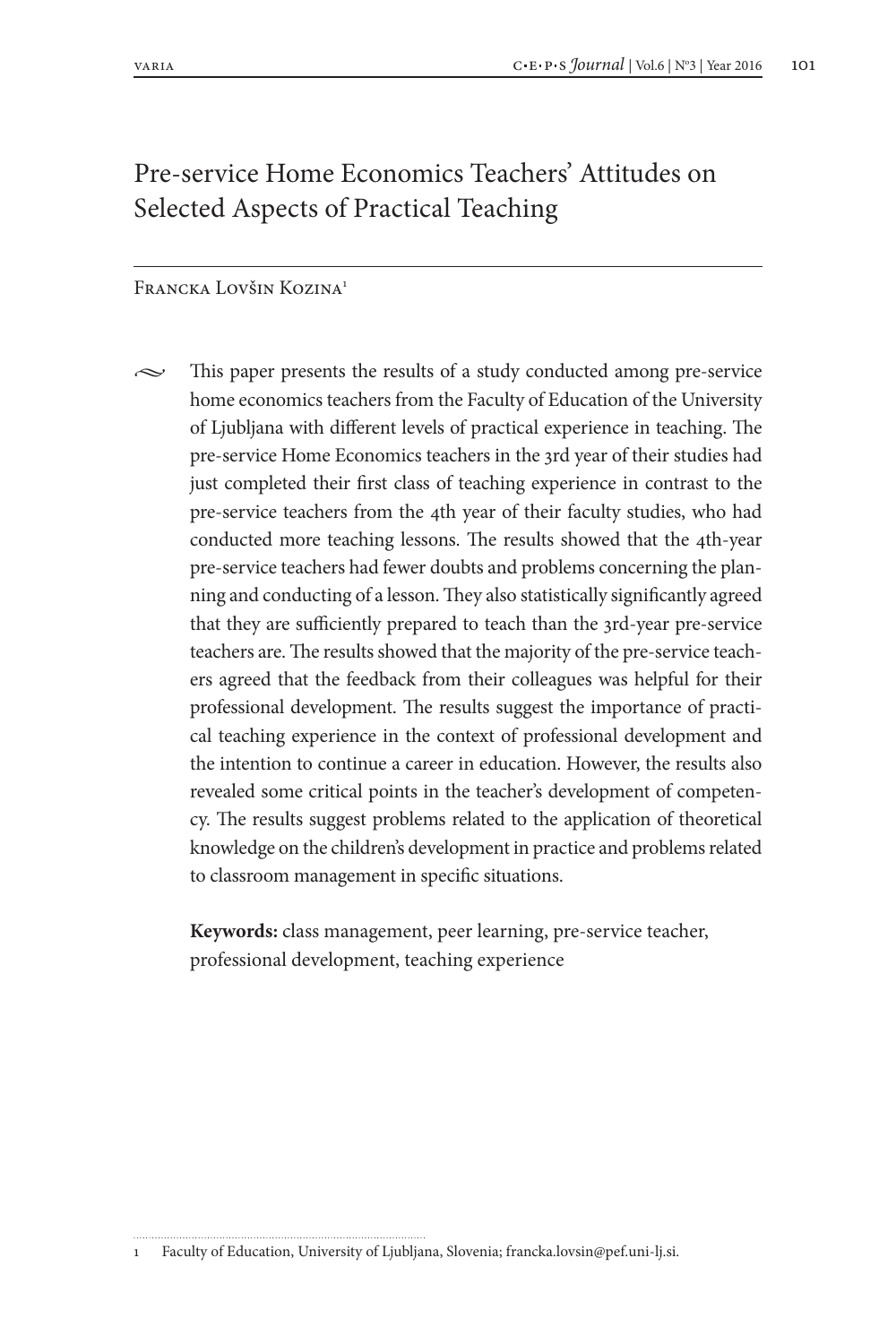# Stališča študentov gospodinjstva o izbranih vidikih poučevanja

#### Francka Lovšina Kozina

• V članku so predstavljeni izsledki raziskave, izvedene med študenti gospodinjstva Pedagoške fakultete Univerze v Ljubljani, ki so se med seboj razlikovali po obsegu praktičnih izkušenj poučevanja. Študentje tretjega letnika so ravno končali prve nastopne ure, medtem ko so študentje četrtega letnika opravili že več nastopnih ur. Rezultati so pokazali, da so imeli študentje četrtih letnikov manj težav z načrtovanjem in vodenjem učne ure. Statistično značilno so se tudi bolj strinjali, da so dovolj pripravljeni za poučevanje kot študenti tretjega letnika. Rezultati so pokazali še, da se je večina študentov strinjala, da jim je bila povratna informacija njihovih kolegov v pomoč pri njihovem profesionalnem razvoju. Predstavljeni izsledki kažejo na pomembno vlogo praktične izkušnje poučevanja v kontekstu profesionalnega razvoja učitelja in namere o nadaljevanju kariere na področju izobraževanja. Rezultati so pokazali tudi nekatere kritične točke v razvoju učiteljevih kompetenc. Nakazujejo se težave, povezane s prenosom teoretičnega poznavanja značilnosti razvojnih stopenj učencev v prakso in z vodenjem razreda v specifičnih situacijah.

**Ključne besede:** izkušnje poučevanja, profesionalni razvoj, kolegialno učenje, vodenje razreda, študent-učitelj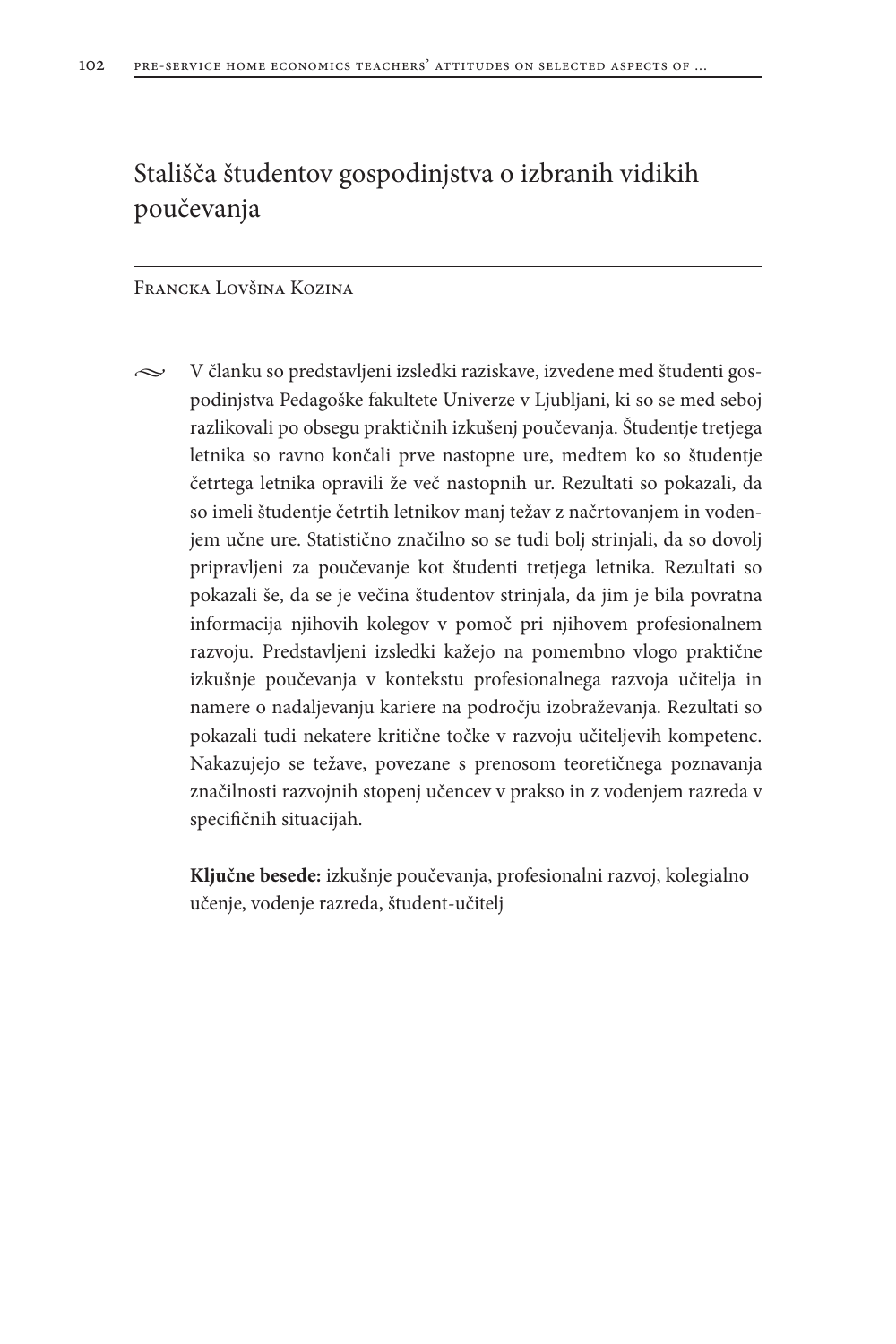### **Introduction**

One of the global trends in teacher education is a shift to a more practical approach (Moon, 2007). Throughout teaching practice (the systematic guided mentoring process), the mentored student should acquire the teaching knowledge, experience, and skills to become a competent teacher. Labare (2004, p. 45) also asserted the importance of emotions: 'Another characteristic of teaching that makes it difficult is the way it requires teachers to establish and actively manage an emotional relationship with students.' Sutton and Wheatley (2003) noted that several negative emotions in teaching (anger, anxiety, helplessness, stress, etc.) could also appear. Emotions can negatively impact the student's efficacy and self-confidence, but they can also heighten the intrinsic motivation to teach. According to the Self-Determination Theory (Ryan & Deci, 2000), three fundamental psychological needs (autonomy, competence, and relatedness) should be satisfied in order to foster self-motivation (intrinsic motivation) and well-being (Vansteenkiste & Ryan, 2013).

 Teaching practice provides students an in-depth understanding of themselves, aids in developing skills of planning, leading, evaluating, and assessing their suitability for the teaching profession (Valenčič Zuljan & Vogrinc, 2012). It is vital that learning through practice often takes place without the student even realising that they are learning (Juriševič, 2007).

Korthagen (2011) developed a so-called 'realistic approach to education', which emphasises concrete, practical problems the teachers experienced in real contexts, and the promotion of systematic reflection, ('gestalt') as the starting point for professional learning, the integration of theory and practice and the integration of several disciplines. Selvi (2010, p. 167) discussed the importance of teachers' competences in the teaching-learning process because: 'Teachers' competencies affect their values, behaviours, communication, aims and practices in school and also they support professional development and curricular studies.' With this in mind, it is fascinating to see how teachers perceive different competences for their teaching success. Malm (2009) studied educators' opinions' on what competences/qualities they considered to be essential to developing teachers from students during their teacher education. The result of this study showed that it was crucial for educators to develop teaching skills, communication skills, leadership qualities, and cognitive capacities (to develop the reflective practitioner). Competences called 'didactic competence' and 'developing children's selfconfidence and personality' were not perceived as being very important.

Fuller (1970 in Akbari, 2007) stated that teachers go through three stages of development. In the first stage, the focus is on themselves; in the second stage,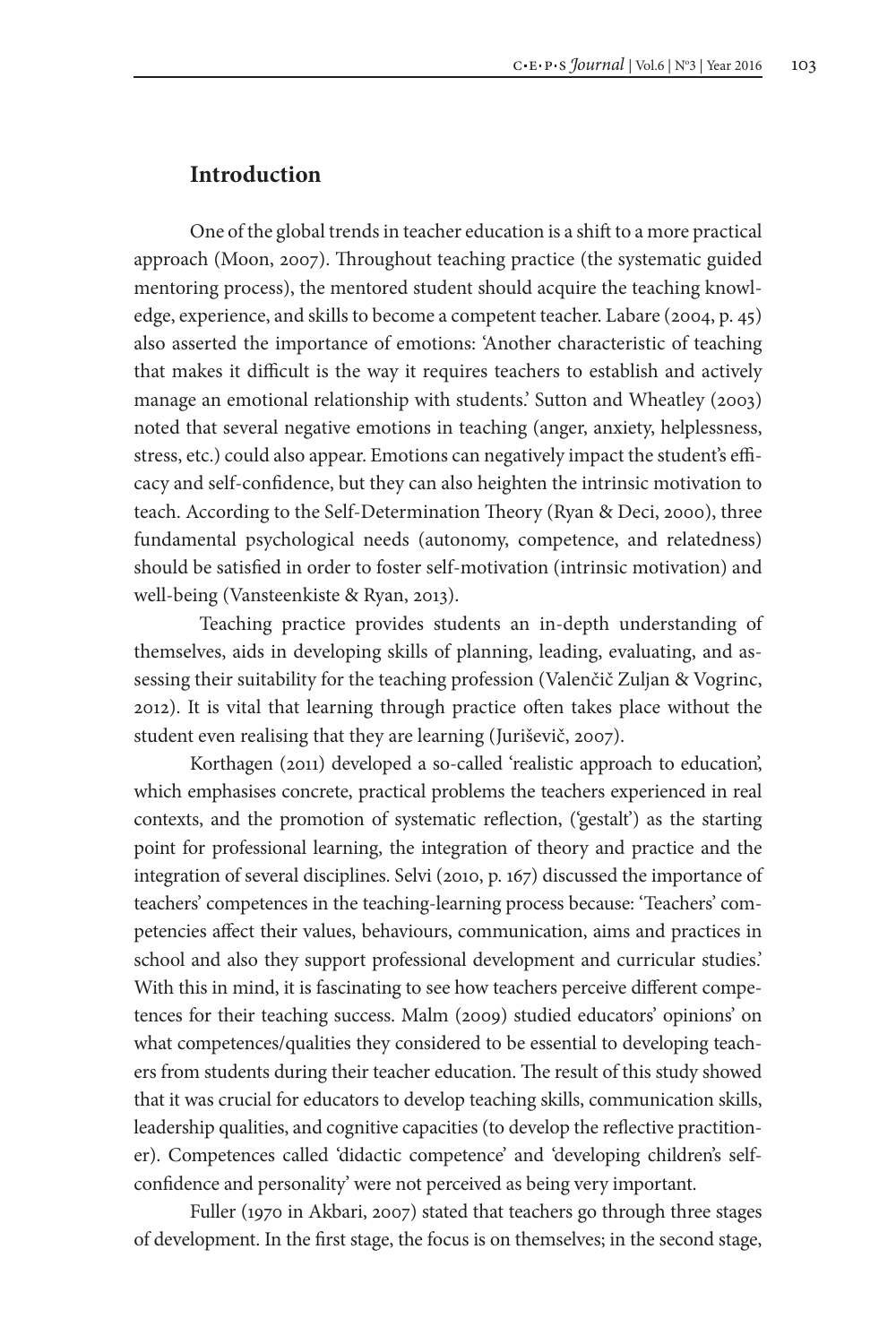the attention is on classroom management and the maintenance of discipline; it is only in the third stage that the teacher has enough confidence in teaching that they can think about improvements in the students' achievement. Therefore, it is imperative to consider how and when to start reflective practice. The development of the capability of professional reflection is crucial. According to Harford and MacRuaire (2008), professional reflection is the essence of a teacher's professional development, because it gives an individual the possibility to change within existing teaching practices (Kemmis & McTaggart, 1988), and allows teachers to better understand their students' goals and needs (Korthagen & Kessels, 1999) or, according to Larrivee (2000, p. 293), teaching as a reflective practitioner can help individuals to overcome the possibility of remaining 'trapped in unexamined judgements, interpretations, assumptions, and expectations'. Korthagen and Lagerwerf (1996) stated that the premature introduction of reflective teaching could have inhibitory effects. However, when it is integrated in a proper way, it is a very helpful tool for professional knowledge development of the pre-service teachers. The pre-service-teacher may reflect on feelings for a situation, on teaching strategies, on students' behaviour, and other elements. They can think about what they are doing or 'reflect-in-action' (Schoen, 1983). Education through practical teaching and peer learning is also crucial. Pearson and Stephenson (2005) examined the impact of cooperation between colleagues on reflective thinking. They found that teachers, through conversations with their colleagues, obtain a 'deeper understanding' of their professional development.

In the available literature (OECD, 2005), the problem that many students do not enter the teaching profession is evident. Rots, Aelterman, and Devos (2014) conducted a study in which they tried to identify the predictions of the teacher education graduates' choice of job entry. Their study validated (in addition to initial motivation and labour market factors) the importance of teacher education.

The main goal of teacher education in Slovenia is to provide pre-service teachers with good theoretical knowledge and adequate teacher training through which they can connect theory and practice, develop the necessary teaching skills, routines, and self-confidence. Teaching practice within the subject Didactics of Home Economics in Slovenia occurs in the  $3<sup>rd</sup>$  year (twoweek duration) and 4<sup>th</sup> year (two-week duration). The subject Home Economics is taught in the  $5<sup>th</sup>$  year (35 hours/1 hour per week) and in the 6th year (52.5) hours/2 hours per week) in primary school. According to current legislation, this subject can also be taught by a primary school teacher in the 5th year (frequently realised), but they cannot be mentors to students of the subject. Therefore, problems with the realisation of conducting teaching lessons appear.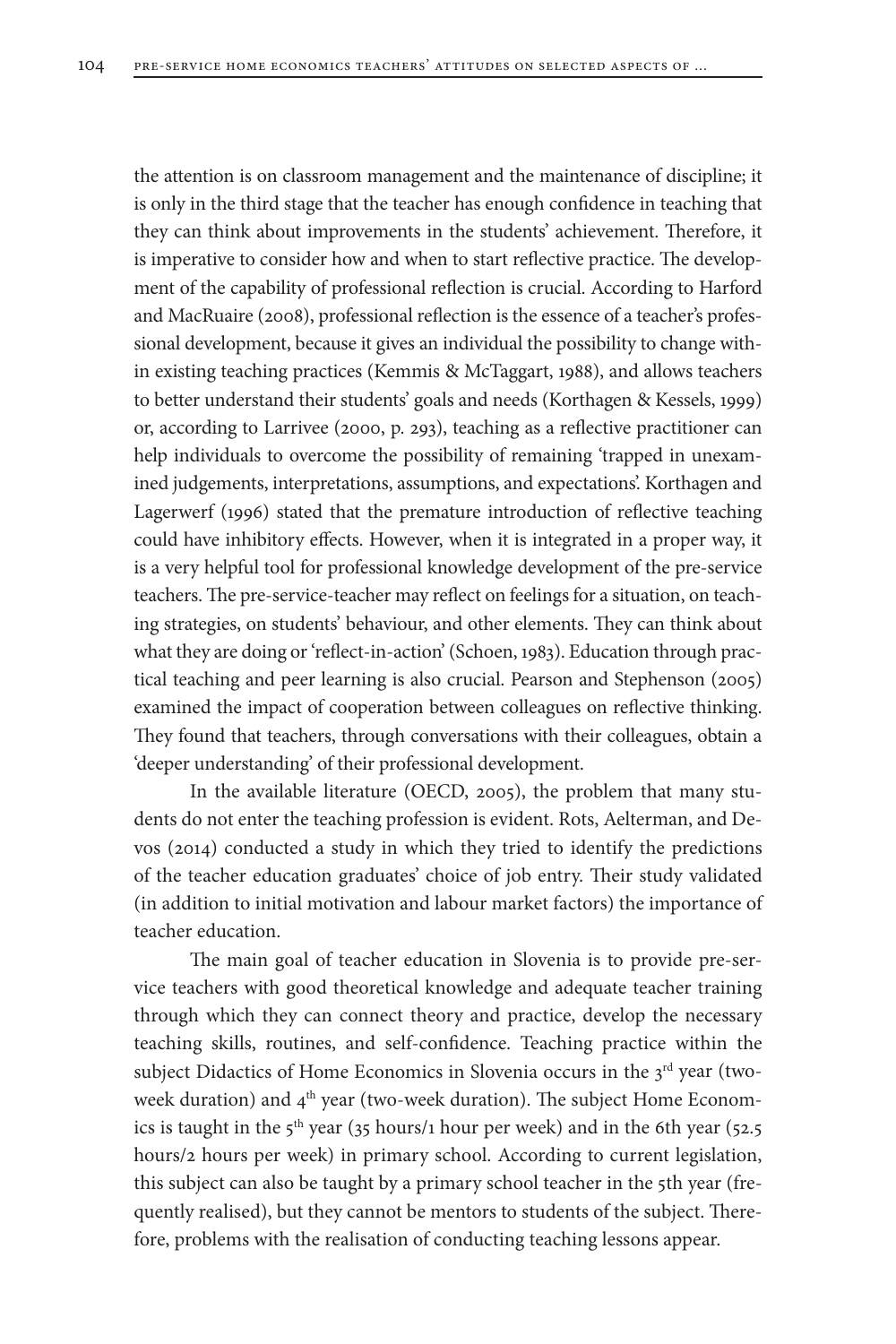In the  $3rd$  and  $4<sup>th</sup>$  years, before pre-service teachers go on their two-week teaching practice, they teach one hour in the presence of a university teacher. Each pre-service teacher must also observe five colleagues teaching. This teaching experience is organised as follows:

- Step 1: university teacher obtains teaching topics from a primary school teacher;
- Step 2: pre-service teachers prepare written material for the lesson, send it via e-mail with possible explanations and questions to the university teacher; the university teacher gives the pre-service teachers feedback and suggestions for improvement;
- Step 3: pre-service teachers carry out a teaching lesson in the presence of the university teacher and five colleagues;
- Step 4: pre-service teachers reflect on their teaching experience and obtain feedback from the university teacher and their colleagues.

The main purpose of the present work was to determine the pre-service teachers' doubts and problems during the preparation stage, their feedback on the realised teaching lesson, their attitudes on their readiness to teach, and also their attitudes towards their colleagues' role in the practical teaching process. This study also aims to examine the adequacy of the existing practical teaching education in the process of the pre-service teachers' development. The difference between the  $3^{rd}$ - and the  $4^{th}$ -year pre-service Home Economics teachers was considered. The research questions are as follows:

- Is there a significant difference between the  $3<sup>rd</sup>$  and the  $4<sup>th</sup>$ -year pre--service Home Economics teachers' sense that they are well prepared to teach?
- Is there a significant difference in the students' sense of their colleagues' role in the practical teaching process between the 3<sup>rd</sup>- and the 4<sup>th</sup>-year pre-service Home Economics teachers?
- Is there a significant difference between the  $3rd$  and the  $4<sup>th</sup>$ -year pre--service Home Economics teachers in the case of the students' attitudes towards professional self-development and motivation to a career in the teaching profession?

### **Method**

This study focused on the pre-service Home Economics teachers at the Faculty of Education of the University of Ljubljana. The research was conducted among all the  $3^{rd}$ - and  $4^{th}$ -year pre-service Home Economics teachers (N=57).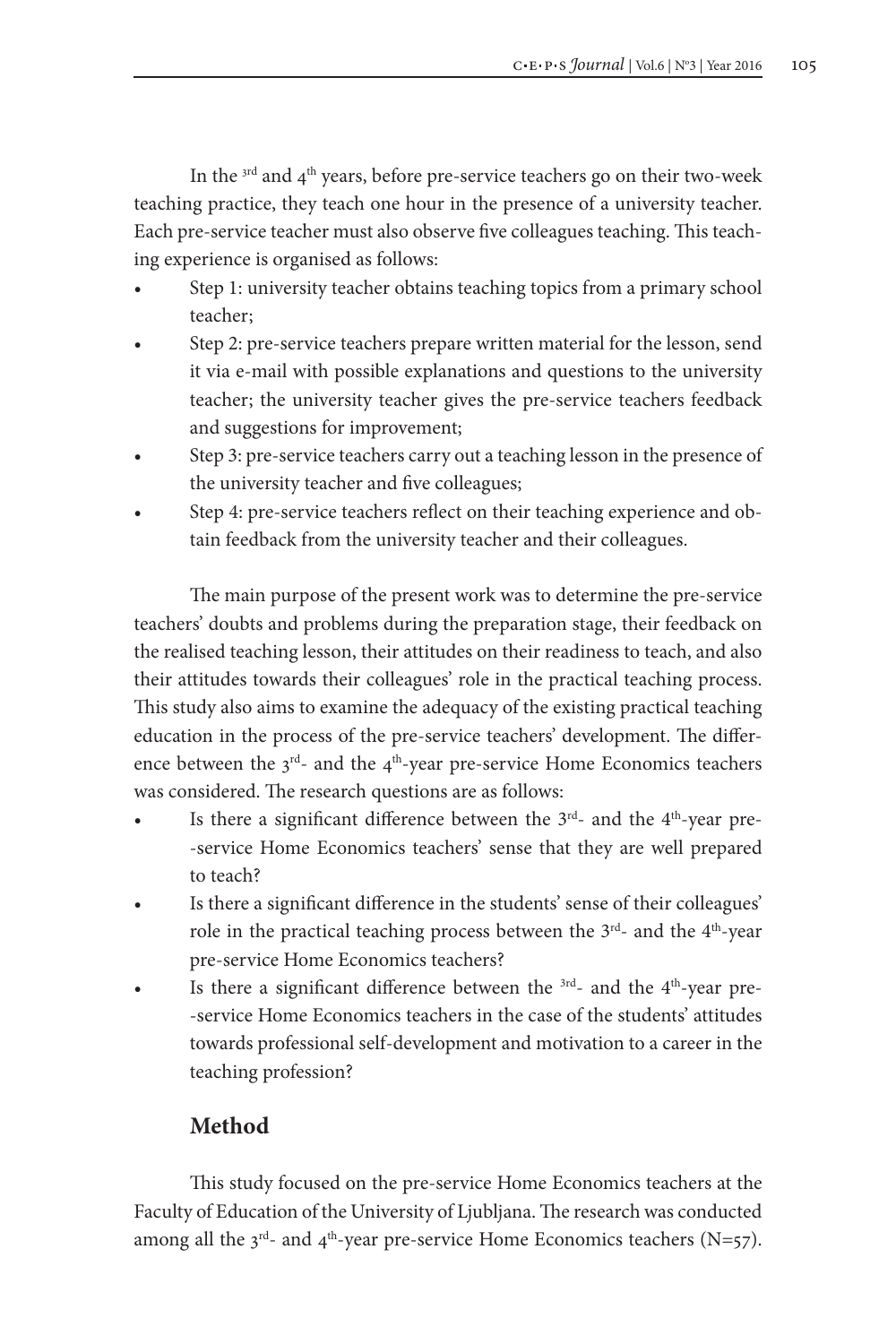The pre-service teachers were surveyed at the end of the winter courses (after the obligatory teaching practice in the presence of a university teacher). The sample thus consisted of the pre-service teachers with different levels of practical experience in teaching. Fifty-two questionnaires were returned. The majority of the surveyed pre-service teachers were female (96%). The surveyed preservice teachers were on average 22.4 years old. The sample included 23 (44.2%)  $3<sup>rd</sup>$ -year pre-service teachers and 29 (55.8%)  $4<sup>th</sup>$ -year pre-service teachers. The 3<sup>rd</sup>-year pre-service teachers had no teaching experience before observation, which is in contrast to  $4<sup>th</sup>$ -year pre-service teachers, who had, on average, independently conducted 8.59 teaching lessons.

The questionnaire consisted of questions related to (1) the pre-service teachers' opinion on the knowledge of the students' development stages, (2) the doubts and problems faced by the pre-service teachers before and during the performances, (3) the peers' role in the practical teaching learning process , and (4) the pre-service teachers' view on the impact of practical teaching experience on their willingness to become a teacher. The attitudes were measured using the 5-point Likert's scale, where '1' indicates strong disagreement and '5' strong agreement. The reliability of the questionnaire was tested. Cronbach Alpha was 0.711, which indicates that the reliability of the questionnaire is acceptable. The data was statistically processed using the Statistical Package for Social Science (IBM SPSS). Frequency counts were run on all items. For the data analysis, a descriptive analysis was used, and to test the departure from normality the Shapiro-Wilk test was used. The Mann-Whitney U-test was calculated where the significance level of p < 0.05 was used (Milenković, 2011).

#### **Results**

For pre-service teachers, it is very important to be familiar with the developmental characteristics of the school children for whom they must prepare lessons. They must prepare appropriate materials, choose the right teaching methods, effectively plan the methodical steps, think about how they will state rules, implement discipline, and how they will make possible modifications to various class conditions, among other factors. The first encounter with 'real' children can be stressful for pre-service teachers. For this reason, it is crucial for them to be able to connect their theoretical knowledge to the psychological/ developmental characteristics of the children with lesson planning (didactical – methodological aspect).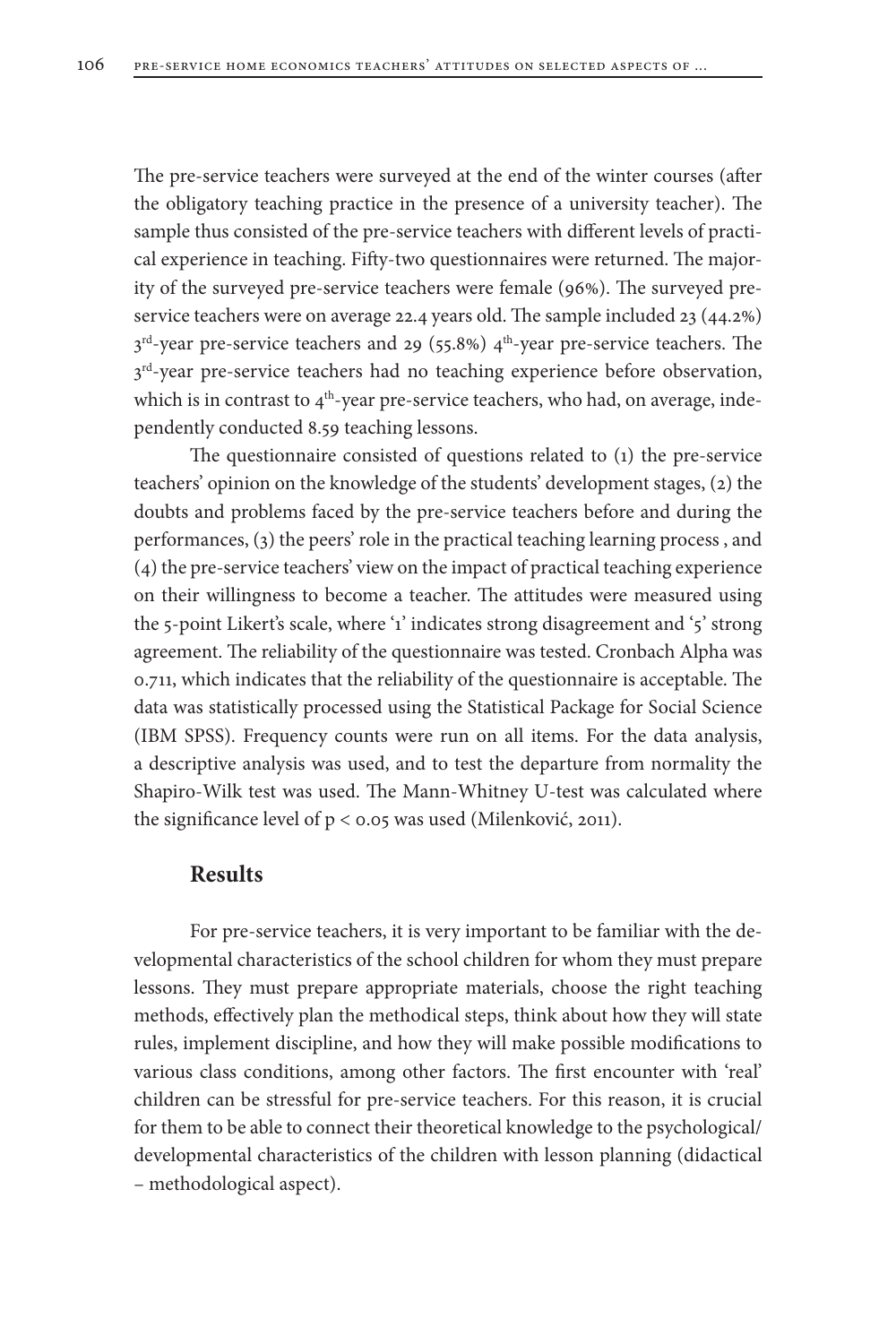# **Pre-service Teachers' Doubts and Problems Before and During Conducting of the Teaching Lesson**

The results (Table 1) revealed that the  $3<sup>rd</sup>$ -vear pre-service teachers statistically agreed to a greater extent with the statement that they doubted whether primary school children would listen to them (U=218.50, p=0.02). The third year pre-service teachers also statistically more frequently reported problems with the planning of the organisation of lessons than the 4<sup>th</sup>-year pre-service teachers did (U=226.00, p=0.03). Interestingly, the results also showed that the  $3<sup>rd</sup>$ -year pre-service teachers agreed more with the statement that they had a clear idea of the psychological/developmental characteristics of children for which they must prepare lessons than the 4<sup>th</sup>-year pre-service teachers did, but the difference was not statistically significant ( $U=280.00$ ,  $p=0.30$ ). It can be assumed that the  $4<sup>th</sup>$ -year pre-service teachers had experience with children, who reacted differently than they had expected, and caused doubt about their theoretical knowledge about children.

As can be seen from Table 1, the pre-service teachers did not report problems with selecting appropriate teaching methods. They had more problems with time management of the planned lesson. The  $3<sup>rd</sup>$ -year pre-service teachers (M=3.91; SD=1.08) agreed more that they were afraid they would have time management problems than the  $4<sup>th</sup>$ -year pre-service teachers (M=3.59; SD=1.25). The  $3^{rd}$ -year pre-service teachers were more afraid of a conflict situation in which they would not be able to react properly than the  $4<sup>th</sup>$ -year preservice teachers were. However, the  $4<sup>th</sup>$ -year pre-service teachers agreed to a greater extent that they were afraid they would make some professional (content) mistake.

| Statement                                                                                            | 3 <sup>rd</sup> year |      | 4 <sup>th</sup> year |      | <b>Mann-Whitney Test</b> |      |
|------------------------------------------------------------------------------------------------------|----------------------|------|----------------------|------|--------------------------|------|
|                                                                                                      | M                    | SD   | м                    | SD   | U                        | р    |
| Before my lesson, I considered whether<br>the children would listen to me                            | 3.70                 | 1.14 | 3.07                 | 1.10 | 218.50                   | 0.02 |
| In the preparation stage, I had the most<br>troubles with planning the organisation<br>of the lesson | 2.83                 | 1.26 | 214                  | 1.12 | 226.00                   | 0.03 |
| I have a clear idea of the psychological/<br>developmental characteristics of the<br>children.       | 3.35                 | 1.19 | 297                  | 129  | 280.00                   | 0.30 |

Table 1. *Pre-service teachers' view on the preparation stage of teaching practice*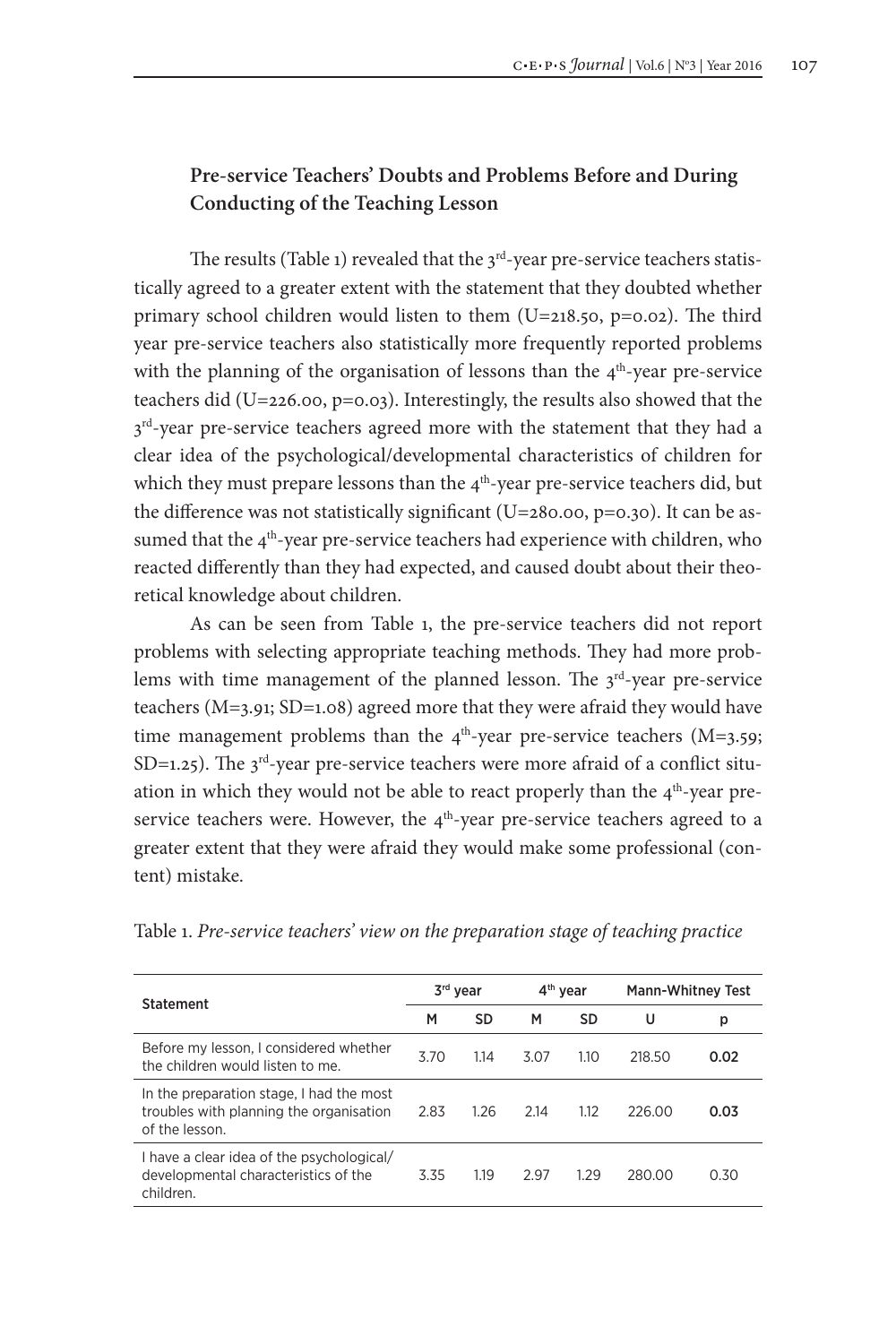| <b>Statement</b>                                                                            |      | 3 <sup>rd</sup> year |      | 4 <sup>th</sup> year | <b>Mann-Whitney Test</b> |      |
|---------------------------------------------------------------------------------------------|------|----------------------|------|----------------------|--------------------------|------|
|                                                                                             | M    | <b>SD</b>            | M    | SD                   | U                        | р    |
| I was afraid that I would have time<br>management problems.                                 | 391  | 1.08                 | 3.59 | 1.21                 | 284.00                   | 0.16 |
| I was afraid that I would make some<br>professional (content) mistakes.                     | 3.39 | 1.11                 | 3.59 | 1.21                 | 30750                    | 0.30 |
| I was afraid of a conflict situation, in<br>which I would not be able to react<br>properly. | 304  | 1.43                 | 2.38 | 125                  | 306.50                   | 0.30 |

Time management, clear instructions, and clear explanations are of great importance for the successful realisation of a teaching lesson. The results (Table 2) showed that the pre-service teachers do not report problems with the clarity of the role statement (time limitations, guidelines) or clarity of statements, but statistically fewer 3<sup>rd</sup>-year pre-service teachers had limited time for a particular activity than the  $4<sup>th</sup>$ -vear pre-service teachers did (U=239.00;  $p=0.04$ ). The  $3<sup>rd</sup>$ -year pre-service teachers also statistically agreed to a greater extent that they had problems with statement articulation (U=216.50; p=0.01). Those pre-service teachers who did not have limited time for a certain activity more frequently stated that they had problems with discipline in the classroom.

| Table 2. Pre-service teachers' view on problems during teaching lessons |  |  |  |
|-------------------------------------------------------------------------|--|--|--|
|-------------------------------------------------------------------------|--|--|--|

|                                                               |      | 3 <sup>rd</sup> year | $4th$ year |      | <b>Mann-Whitney Test</b> |      |
|---------------------------------------------------------------|------|----------------------|------------|------|--------------------------|------|
| Statement                                                     | м    | SD                   | M          | SD   | U                        | р    |
| I had problems with the clarity of<br>quidelines.             | 2.04 | 1.02                 | 166        | O 93 | 254.00                   | 0.05 |
| I did not limit the time needed for a<br>particular activity. | 2.04 | 1.18                 | 1.41       | 0.68 | 239.00                   | 0.02 |
| I had trouble with statement articulation                     | 2.57 | 1.16                 | 186        | O 95 | 216.50                   | 0.01 |

The results revealed that the  $3<sup>rd</sup>$ -year pre-service teachers statistically (U=158.00, p=0.00) agreed to a greater extent that the most appropriate way of explaining a new lesson was via PowerPoint presentations. It may be assumed that younger pre-service teachers were more occupied with several new aspects of teaching and were more uncertain about the correctness of their behaviour. In the reflection stage (in the presence of the faculty teacher), the students' main argument for using PowerPoint presentations was that they felt 'safer' when they had written some key information. The result also revealed (Table 3) statistically significant differences in the pre-service teachers' need for more didactical–methodological knowledge. The 3<sup>rd</sup>-year pre-service teachers more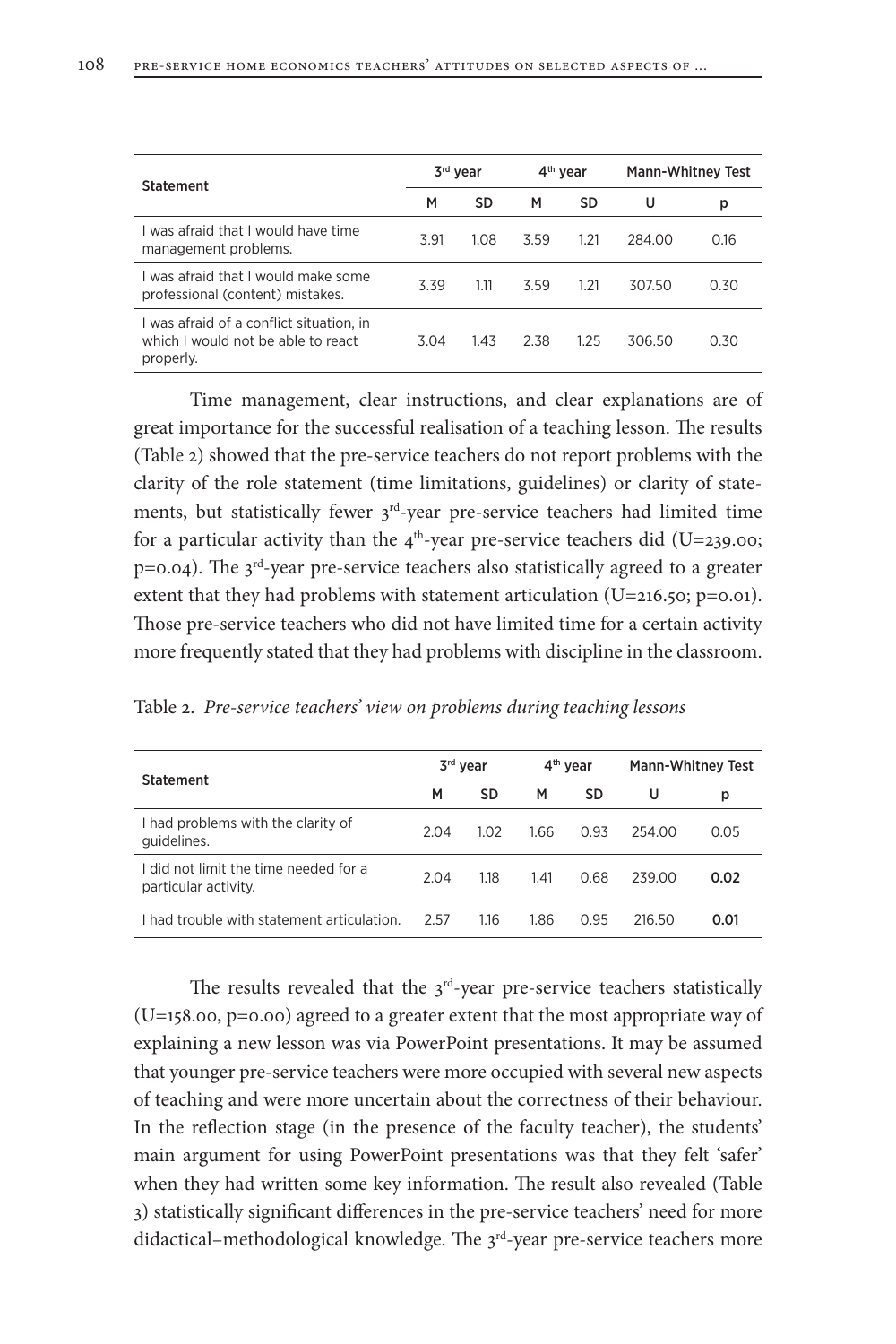frequently stated that they needed more didactical-methodological knowledge  $(U=185.00, p=0.00)$  and knowledge on conflict resolution  $(U=245.00, p=0.03)$ .

Table 3. *Pre-service teachers' view on what they need to become more successful teachers*

| Statement                                             |      | 3rd year |      | $4th$ year | <b>Mann-Whitney Test</b> |      |
|-------------------------------------------------------|------|----------|------|------------|--------------------------|------|
|                                                       | м    | SD       | м    | SD         | U                        | P    |
| I want more knowledge about teaching<br>methods.      | 4.48 | 0.66     | 3.66 | 1.07       | 185.00                   | 0.00 |
| I want more knowledge about methods<br>of discipline. | 4.39 | 0.65     | 4.03 | 1.05       | 279.50                   | 0.24 |
| I want more knowledge about conflict<br>resolution.   | 4.57 | 0.78     | 4.21 | 0.94       | 245.00                   | 0.03 |

The results showed that the  $4<sup>th</sup>$ -year pre-service teachers (M=4.24; SD=0.63) agreed more that they are sufficiently prepared to teach as opposed to the  $3<sup>rd</sup>$ -year pre-service teachers (M=3.17; SD=1.26). The difference was also statistically significant (U= 169.50, p=0.00).

## **Pre-service Teacher's Attitudes and Perceptions on a Colleague's Role in the Practical Teaching Experience**

Cooperation with colleagues is a key element of the studies as well as later in the teacher's school environment because of the development of reflective practice, which allows for professional and personal growth. The importance of the reflective practice in professional development is described by Akinbode (2013, p. 72) this way: 'My experiences of dialogue through guided reflection within the community of inquiry and of shared reflection on a common event with a colleague have supported my process of transformation.'

Pre-service teachers were asked to provide information related to their perceptions of the role of their colleagues in planning, realising the teaching lesson, and in the closing stage of the teaching experience (evaluation).

The results (Table 4) revealed that more  $3<sup>rd</sup>$ -year pre-service teachers talked to their colleagues in the preparation stage about their ideas and about how to realise their teaching lesson than the  $4<sup>th</sup>$ -year pre-service teachers did (U=244.00, p=0.04). The  $3<sup>rd</sup>$ -year pre-service teachers further agreed that through the observation lessons of their colleagues, they gained more valuable and useful ideas than the  $4<sup>th</sup>$ -year pre-service teachers did (U=237.50, p=0.02). The 3<sup>rd</sup>-year pre-service teachers also statistically agreed more that after their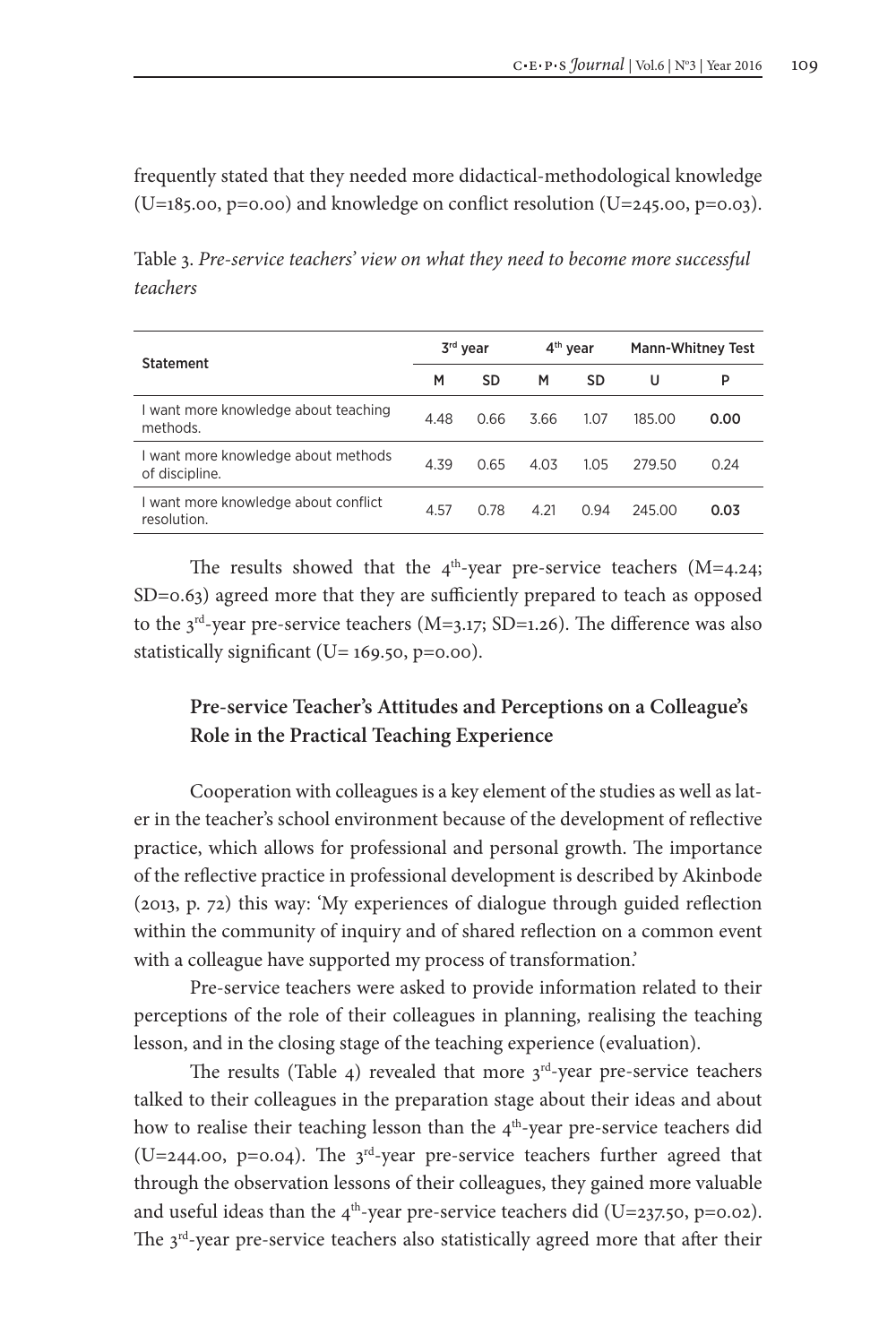lesson their colleagues reminded them about the errors they did not even realise they had made (U=231.00, p=0.02). Both the  $3^{rd}$ - and the  $4^{th}$ -year preservice teachers agreed that after the lesson their colleagues gave them some useful feedback. Slightly more 3<sup>rd</sup>-year students agreed with this statement, but the difference was not statistically significant. The  $3<sup>rd</sup>$ -year pre-service teachers also agreed more that the feedback from their colleagues was helpful for their professional development.

| <b>Statement</b>                                                                                                 |      | 3rd year |           | 4 <sup>th</sup> year | <b>Mann-Whitney Test</b> |      |
|------------------------------------------------------------------------------------------------------------------|------|----------|-----------|----------------------|--------------------------|------|
|                                                                                                                  | М    | SD       | <b>MD</b> | SD                   | U                        | P    |
| Before my lesson, I talked to my col-<br>leagues about my ideas on how to<br>realise my teaching lesson.         | 3.17 | 1.15     | 2.45      | 1.50                 | 244.00                   | 0.04 |
| Through the observation lessons of<br>my colleagues, I gained valuable ideas,<br>which I will use in the future. | 4.35 | 1.19     | 4.03      | 0.90                 | 237.50                   | 0.02 |
| The presence of my colleagues during<br>my lesson disturbs me.                                                   | 1.39 | 0.78     | 162       | 1.04                 | 30700                    | 0.52 |
| After my lesson, my colleagues re-<br>minded me about the errors that I did<br>not even realise I had made.      | 3.52 | 1.47     | 2.90      | 1.34                 | 231.00                   | 0.02 |
| After the lesson, my colleagues gave<br>me some useful feedback                                                  | 3.91 | 1.31     | 3.86      | 1.12                 | 309.50                   | 0.32 |
| The feedback from my colleagues was<br>helpful for my professional develop-<br>ment.                             | 4.57 | 0.78     | 4.31      | 0.89                 | 274.00                   | 0.10 |

Table 4. *Pre-service teachers' views on peer learning in practical pedagogical training*

## **Practical Teaching Experience and Motivation for a Career in the Teaching Profession**

Carter, Orr, McGriff, and Thompson (2014, p. 213) state that: 'The classroom management experience plays a vital role in how student or novice teachers view the notion of pursuing a career in education.' In the present research sample, 32 (62.7%) pre-service teachers agreed that Home Economics was not their first choice for their study. There were also statistically significant differences between the  $3^{rd}$ - and  $4^{th}$ -year pre-service teachers. More  $4^{th}$ -year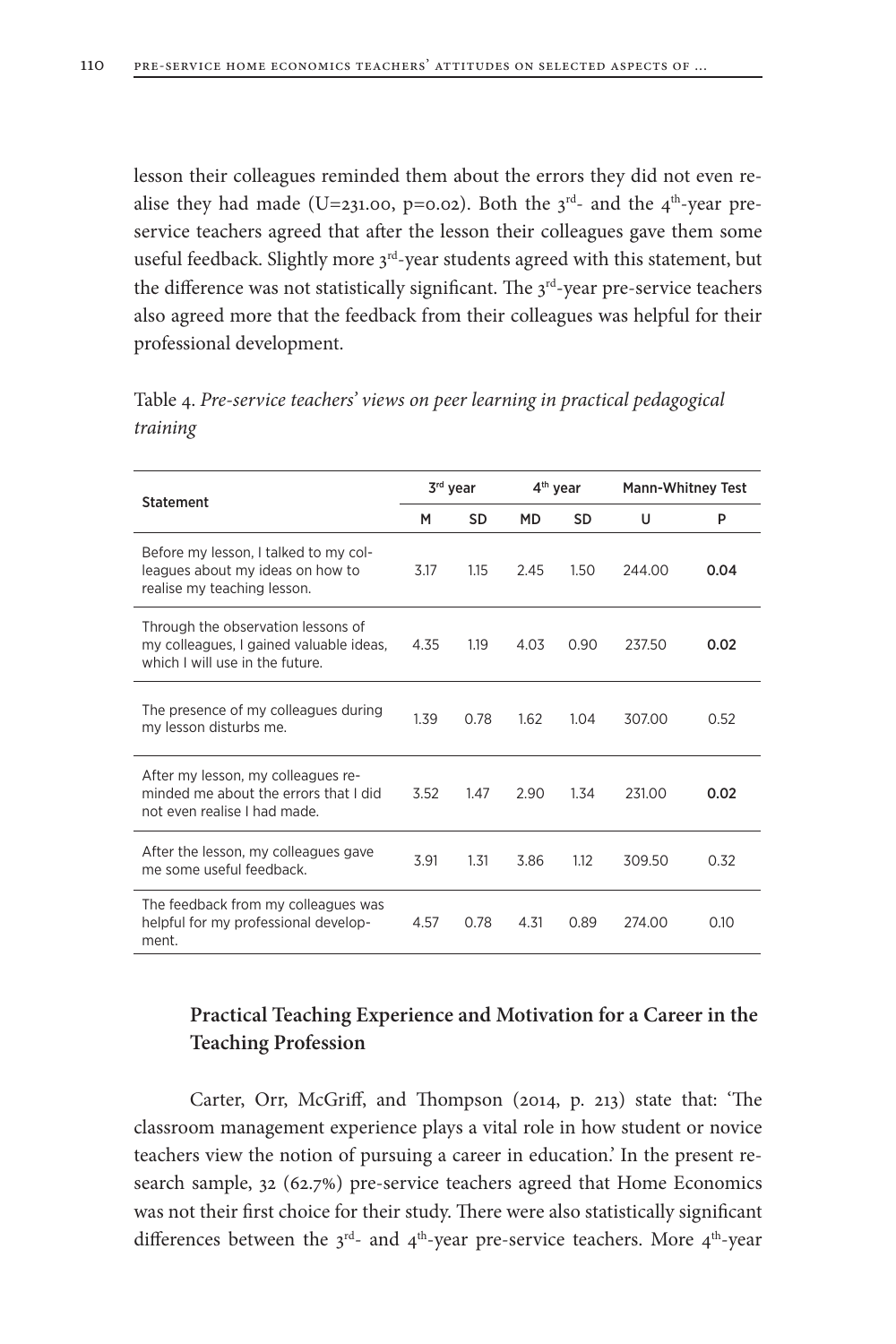pre-service teachers reported that Home Economics was not their first study choice (U=201.00, p=0.01), but when the pre-service teachers were asked if they had thought about another occupation, the difference in answers between the 3rd and the 4<sup>th</sup>-year pre-service teachers was not statistically significant (Table 5).

| Variable                                         |      | 3 <sup>rd</sup> year |           | 4 <sup>th</sup> vear | <b>Mann-Whitney Test</b> |      |
|--------------------------------------------------|------|----------------------|-----------|----------------------|--------------------------|------|
|                                                  | M    | SD                   | <b>MD</b> | SD                   | U                        | P    |
| Home Economics-first study choice                | 3.09 | 1 7 O                | 1.90      | 1.58                 | 201.00                   | 0.01 |
| Thinking about choosing another oc-<br>cupation. | 1.83 | 1.11                 | 169       | 1.13                 | 308.50                   | 0.67 |

Table 5. *Pre-service teachers' study choices and motivation for a career in the teaching profession*

The results showed that only  $7 \times 13.7\%$  pre-service teachers, who stated that the Home Economics programme was not their first study choice, agreed that it was confirmed that they had not chosen the right profession and that they were thinking about other careers through the practical teaching experience. The results also showed that 40 (77.0%) pre-service teachers (17 (73.9%)  $3^{rd}$ -year pre-service teachers and 23 (79.3%)  $4<sup>th</sup>$ -year pre-service teachers) agreed that they acquired professional self-confidence throughout the practical teaching process. The majority of the pre-service teachers, 30 (76.9%), agreed that they acquired enough professional self-confidence not to think about another occupation through the practical teaching experience. There was no statistically significant difference between the  $3<sup>rd</sup>$ - and the  $4<sup>th</sup>$ -year pre-service teachers. The results suggest the importance of practical teaching experience in the context of professional self-confidence development and the intention to continue a career in education.

### **Discussion**

The aim of this research was to determine the possible differences between the  $3<sup>rd</sup>$  and the  $4<sup>th</sup>$ -year pre-service Home Economics teachers in students preparing and conducting the teaching lesson. The results showed that the preservice teachers with more teaching lessons showed less confidence in knowing the developmental characteristics of the children for whom they must prepare lessons. It can be assumed that they have similar problems as new teachers do,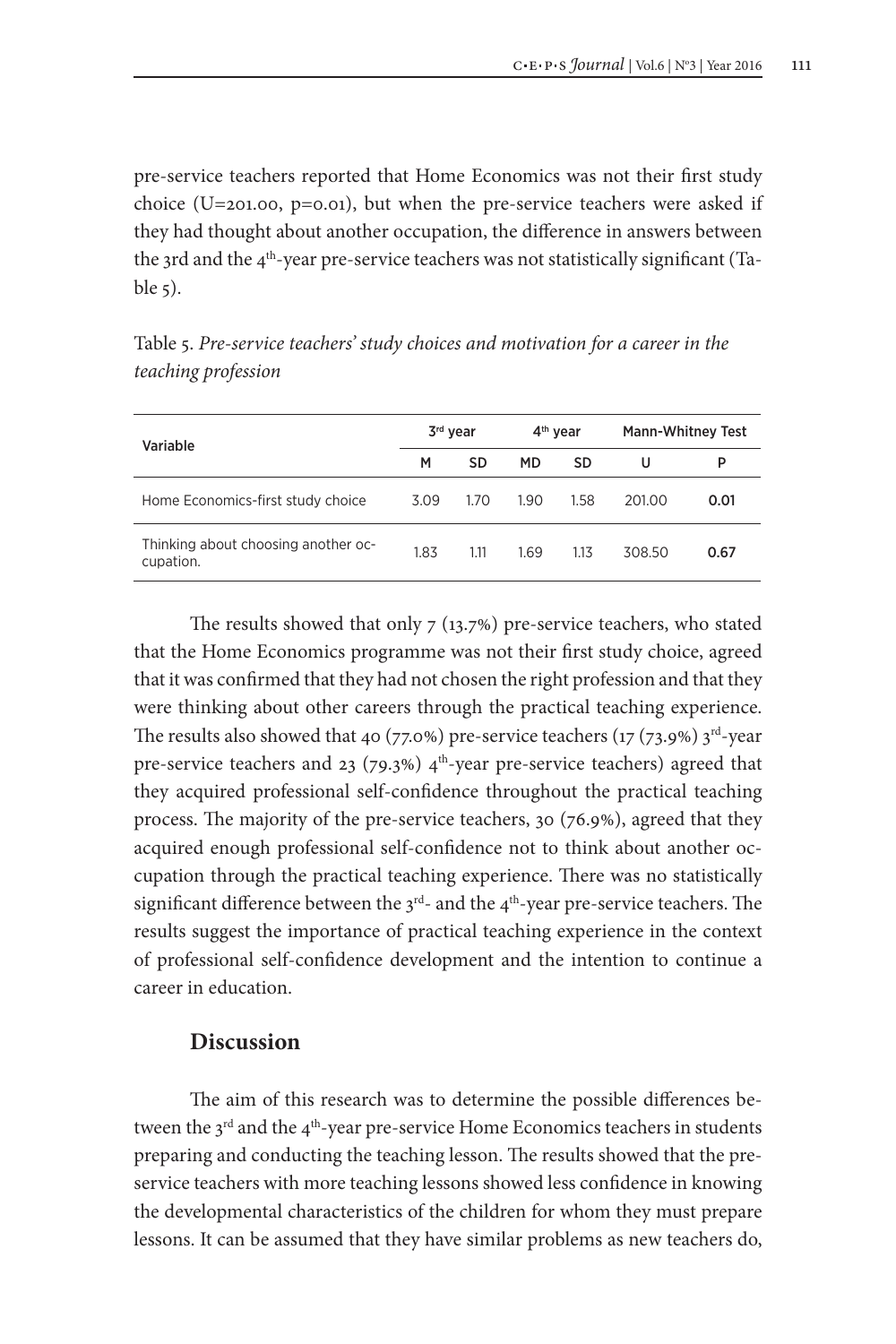who are faced with inconsistencies between their ideals about teaching and their initial teacher experience (Flores, 2006). These findings can also suggest a gap between the pre-service teachers knowing the facts related to the children's personal development, and the student's capability of applying factual knowledge, which also suggests that some improvement in the preparation stage of teaching practice should be made.

The Slovenian researchers Valenčič Zuljan, Zuljan, and Pavlin (2011, p. 493) determine that in the evaluation of learner-centred teaching approaches: 'the practical realisation of one's own lesson and the preparation for a lesson was attributed the highest importance.' The result of the present study showed that the 4<sup>th</sup>-year pre-service teachers, on average, had fewer problems related to planning and realising their teaching lesson. However, the results also showed that, in accordance with Fuller (1970 in Akbari, 2007), the pre-service teachers achieved the second stage of development in which attention is on classroom management and the maintenance of discipline (they wish to have more knowledge on conflict resolution, disciplining, etc.). Practical teaching experience is essential in the development of teaching competences (subject and professional competences), but the pre-service teachers' self-confidence is also a critical dimension: 'Student teachers should feel well-prepared to handle the challenges they will face in the classroom' (Cartre, Orr, McGriff, Thompson & Willis, 2014, p. 209). The results showed that the  $4<sup>th</sup>$ -year pre-service teachers agreed to a greater extent that they are sufficiently prepared to teach. It can be assumed that practical teaching experience positively impacts the pre-service teachers' perception of the professional preparedness to teach.

Reflection is vital to student's development. One of the six basic principles of the core reflection (which is the basis of a realistic approach to education), exposed the importance of colleagues in reflection; it says that the colleagues' support is more effective than that of the mentors. In this process, the model of collaborative learning can be developed, which can later be applied and used in practice (Korthagen, 2009). The result of the present study highlights the importance of collaborative learning. The results showed that the majority of the pre-service teachers agreed that the feedback from their colleagues was helpful for their professional development and that by observing other students' lessons they get valuable ideas for their teaching. The results also showed that the  $4<sup>th</sup>$ -year pre-service teachers in the preparation stage less frequently talked to their colleagues about their ideas on how to realise their teaching lesson. This can suggest a student-teacher's growing self-confidence and desire to be independent. However, more research should be done to come to a conclusion regarding this.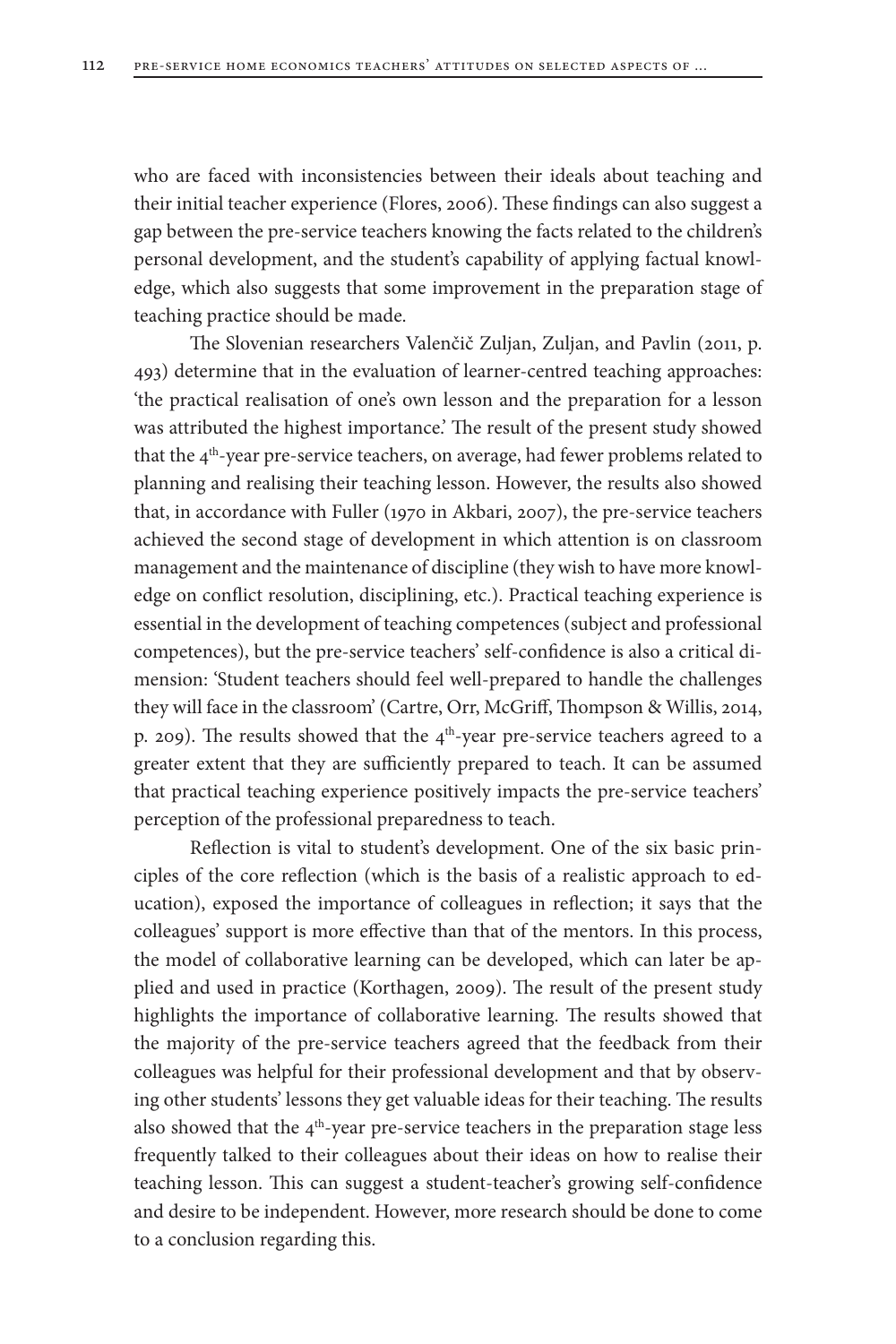For this study, we observed the critical point, which can be problematic in overcoming the gap between theory and practice. The results, as expected, showed the pre-service teachers' progress in communication skills, leadership qualities, didactical-methodical skills, but evidence was found that there were problems with development skills related to class management in specific situations and with skills related to the knowledge and understanding of developmental principles, the differences and the needs of individuals. Nevertheless, the fact is that the number of hours devoted to practical teaching work is quite small. It can be assumed that the extension of time for teaching practice can successfully reduce the problems identified in this study. Some improvements of strategies to prepare the pre-service teachers to show the appropriate reactions in critical class situations should also be considered.

The aim of the present study was also to research what influence the teaching experience has on the pre-service teachers' attitudes towards professional self-development and motivation for a career in the teaching profession. The result showed that in the present research sample, a very high percentage of the pre-service teachers, 32 (62.7%), agreed that Home Economics was not their first choice for their studies, but only  $7$  (13.7%) of them stated that (through the practical teaching experience) it was confirmed that they had not chosen the right profession and that they were thinking about other careers. These results suggest the high motivational value of the teaching practice for entering the teaching profession.

The results also showed that more  $4<sup>th</sup>$ -year students agreed that through the practical teaching process, they acquired professional self-confidence. The results suggested the importance of practical teaching experience in the context of class management and motivation for a career in the teaching profession.

#### **Conclusions**

Practical teaching represents a form of experimental learning in which the pre-service teachers test what they have learned in a real situation. The results of the present study highlight the importance of the practical teaching experience for the professional development of pre-service teachers. The results also revealed some critical points in the pre-service teachers' professional development. There is a need to consider improving some teaching strategies that will help students to manage critical situations (disciplinary problems, conflicts among children or children and teachers, etc.) successfully. The results also showed a gap between the pre-service teachers' factual knowledge of the developmental characteristics of primary school students and the ability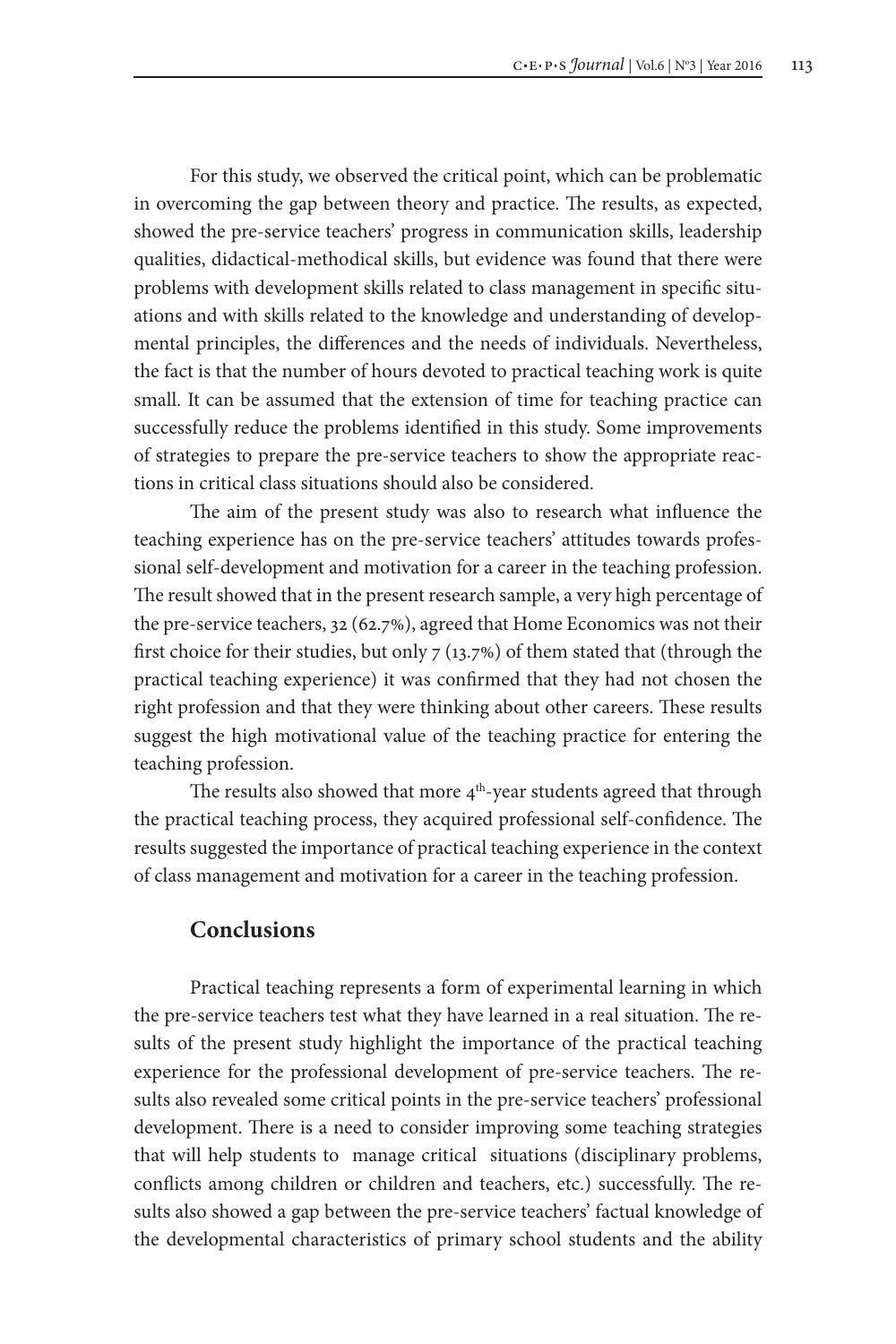to apply this knowledge in practical work. For resolving these problems, more study cases and the analyses of video lessons should be prepared. There is also a need to reconsider the concept of practical training in the context of the duration of the teaching practice.

## **References**

Akbari, R. (2007). Reflections on reflection: A critical appraisal of reflective practices in L2 teacher education. *System; An International Journal of Educational Technology and Applied Linguistics*, *35*(2), 192-207.

Akinbode, A. (2013). Teaching as Lived Experience: The value of exploring the hidden and emotional side of teaching through reflective narratives, Studying Teacher Education: *A journal of self-study of teacher education practices, 9*(19), 62-73.

Cartre, V., Orr, B., McGriff, M., & Thompson, C. (2014). Critical Incidents in Classroom Management during Student Teaching Internship and Their Effects on the Teaching Profession: Perceptions of Student Teachers in India and the United States. *US-China Education Review*, *4*(4), 209-228.

Erčulj, J. 2007. Spremljanje in opazovanje pouka [Monitoring and classroom observation]. In M. Brejc, et al. (2007). Ravnatelj kot pedagoški vodja [Headmaster as Pedagogical Leader]. Ljubljana: Šola za ravnatelje.

Flores, M. A. (2006). Being a Novice Teacher in Two Different Settings: Struggles, Continuities, and Discontinuities. *Teachers College Record*, *108*(10), 2012-2052.

Harford, J., & MacRuaire, G. (2008). Engaging student teachers in meaningful reflective practice. *Teaching and Teacher Education, 24*(7), 1884-1892.

Juriševič, M. (2007). Praktično pedagoško usposabljanje: vodenje portfolija. Priročnik [Practical

Pedagogical Training: Keeping a Portfolio - Hanndbook]. Ljubljana: Faculty of Education, University of Ljubljana.

Kemmis, S., & McTaggart, R. (1988). The action research planner. Victoria: Deakin University.

Korthagen, F. A. J. (2009). Praksa, teorija in osebnost v vseživljenjskem učenju [Praxis, Theory and Personality in Lifelong Learning]. *Vzgoja in izobraževanje, 40*(4), 4-14.

Korthagen, F. A. J. (2011). Linking practice and theory: the pedagogy of realistic teacher education. Paper presented at the Annual Meeting of the American Educational Research Association, Seattle. Retrieved 10.10.2014 from http://resources.educ.queensu.ca/ar/aera2001/Korthagen2001.pdf.

Korthagen, F. A. J., & Kessel, J. P. A. M. (1999). Linking theory and practice: Changing the Pedagogy of Education. *Educational Researcher*, *4*(28), 4-17.

Korthagen F.A.J., & Lagerwerf, B. *(1996).* Refraiming the relationship between teacher thinking and teacher behaviour: Levels in learning about teaching*. Teachers and Teaehing: Theory and Practice 2*(2),161-190.

Larrivee, B. (2000). Transforming Teaching Practice: Becoming the critically reflective teacher.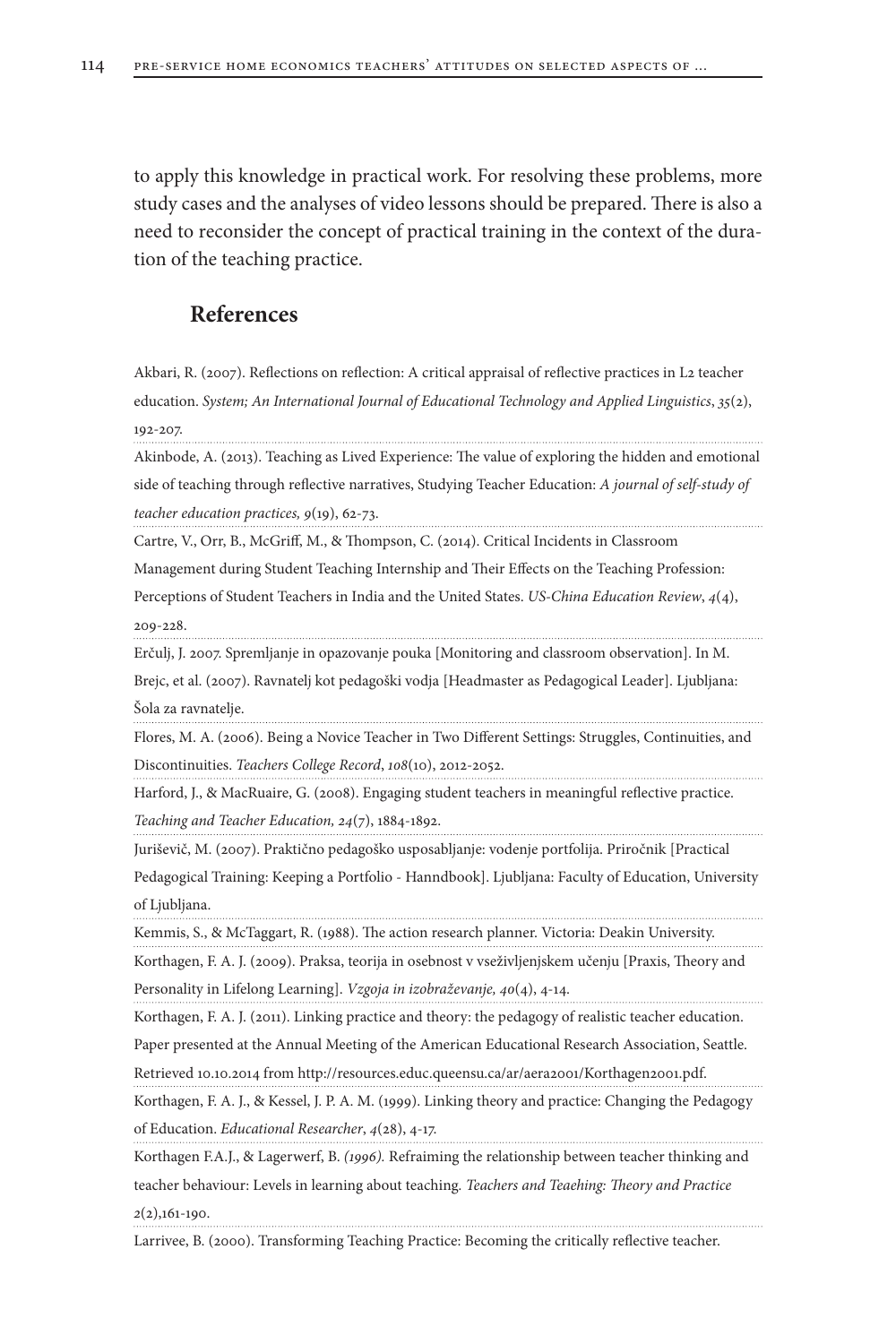*Reflective Practice: International and Multidisciplinary Perspectives*, *1*(3), 293-307.

Labaree, D. F. (2004). *The trouble with Ed schools*. New Haven, CT: Yale University Press.

Malm, B. (2009). Towards a new professionalism: enhancing personal and professional development in teacher education. *Journal of Education for Teaching, 35*(1), 77-91.

Milenković, Z. M. (2011). Application of Mann-Whitney U test in research of professional training of primary school teachers. *Metodicki obzori, 6*(1), 73-79.

Moon, B. (2007). *Research analysis: Attracting, developing and retaining effective teachers: A global overwiew of current policies and practices.* Working Paper of a Research Group on Internatinal Development in Teacher Education. The Open University.

OECD (2005). *Teacher Matter: Attracting, Developing and Retaining Effective Teachers*. Paris: OECD Publishing.

Pearson, M., & Stephenson, M. (2005). Developing reflective practice in student teachers:

collaboration and critical partnership. *Teachers and Teaching: Theory and Practice, 11*(1), 95-116. Rots, I., Aelterman, A., & Devos, G. (2014). Teacher Education graduates' choice (not) to enter the teaching profession: does teacher education matter? *European Journal of Teacher Education, 37*(3),

279-294.

Ryan, R. M., & Deci, E. L. (2000). Intrinsic and extrinsic motivations: Classic definitions and new directions. *Contemporary Educational Psychology*, *25*(1), 54-67.

Selvi, K. (2010). Teachers' Competencies. *International Journal of Philosophy of Culture and Axiology*, *7*(1), 167-175.

Schoen, A. D. (1983). The Reflective Practioner. How Professionals Think in Action. USA: Basic Books.

Sutton, R., & Wheatley, K. (2013). Teachers' emotions and teaching: A review of the literature and directions for future research. *Educational Psychology Review*. *15*(4), 327-358.

Valenčič Zuljan, M., & Vogrinc, J. (2012). Pedagoška praksa i proces razvijanja kompetencija studenata budućih učitelja razredne nastave Pedagoškog fakulteta Sveučilišta u Ljubljani. [Teaching practice and the process of competence development of future primary school teachers of Faculty of Education in Ljubljana ]. In M. Valenčič Zuljan, J. Vogrinc, G. Gojkov, & A. Rončević (Eds.), Pedagoška praksa i proces razvijanja kompetencija studenta budućih učitelja u Hrvatskoj, Srbiji i Sloveniji [Teaching practice and the process of competence development of future teachers in Croatia, Serbia and Slovenia] (Biblioteka Istraživačke studije, 47). Vršac: Vaspitačka škola Mihailo Palov.

Valenčič Zuljan, M., Zuljan, D., & Pavlin, S. (2011). Towards improvements in teachers' professional development through the reflective learning paradigm - the case of Slovenia. *Hacettepe Egitim Dergisi*, *41*(1), 485-495.

Vansteenkiste, M., & Ryan, R. M. (2013). On psychological growth and vulnerability: Basic psychological need satisfaction and need frustration as a unifying principle. *Journal of Psychotherapy Integration*, *23*(3), 263-280.